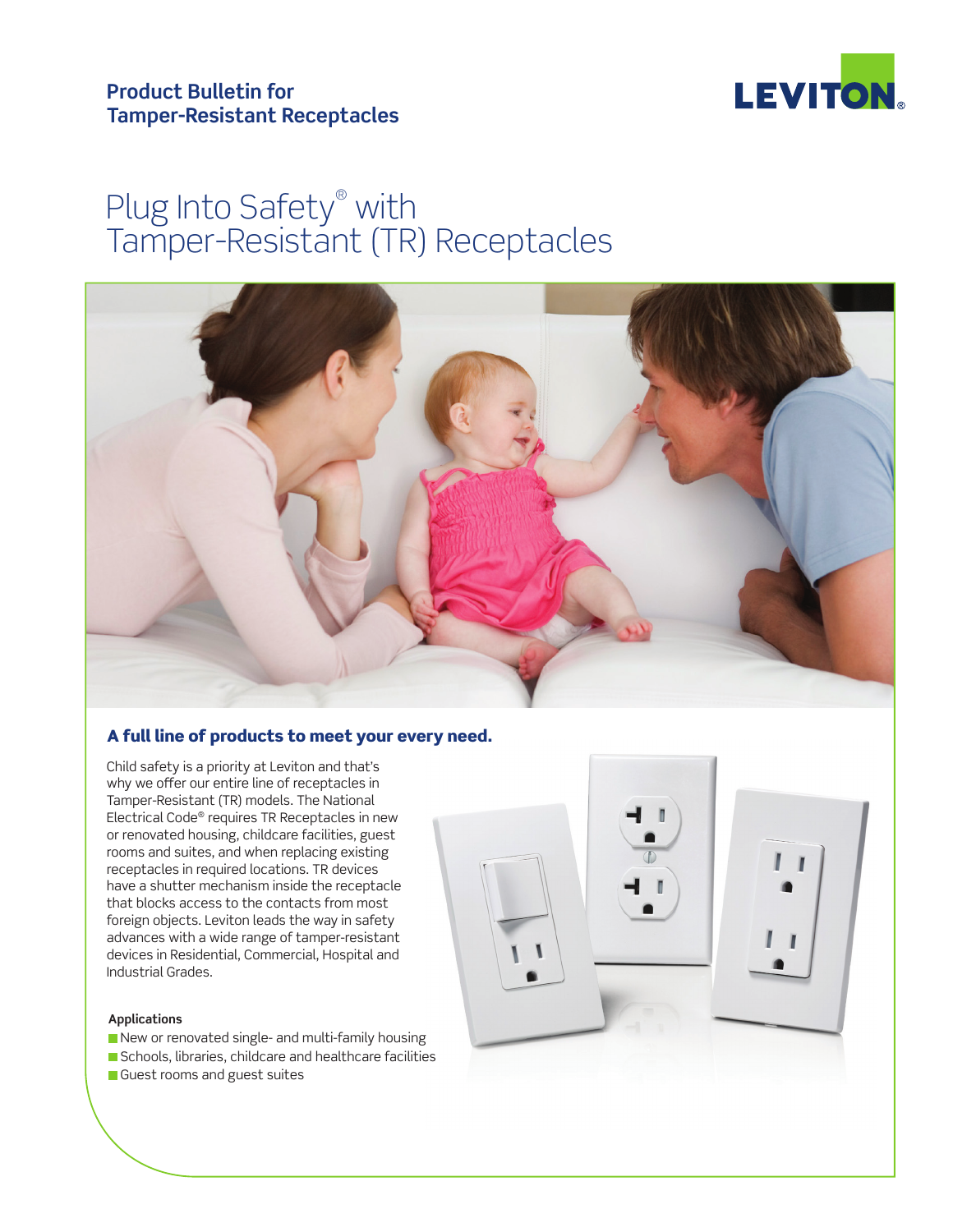### **Features and Benefits**

- Shutter mechanism inside the receptacle blocks access to the contacts unless a two- or three-prong plug is inserted, helping ensure hairpins, keys, etc., will be locked out
- TR Symbol on the strap or body of device meets NEC requirement
- Selection includes Residential, Commercial, Hospital and Industrial Grade receptacles
- Heavy-duty construction offers long, trouble-free service life

### **Agency Certifications TR Receptacles**

- UL/CULus - GFCI (File# E-48380)
	- AFCI (File# E-342815)
	- Dual Function AFCI/GFCI (File# E-480630)
	- Combination (File# E-7458)
	- Weather-Resistant (File# E-13399)
- CSA/cCSAus (File# 152105)
	- TR Receptacles
	- GFCI, AFCI Receptacles
	- USB Receptacles

# **SmartlockPro® GFCI and AFCI Duplex Receptacles**

|                                                                                                                            |                                                                            |         | <b>Residential Grade</b> |                                                               | <b>Commercial Grade</b>                                                   |                                                                                        | <b>Hospital Grade</b>                                                                  |                                                                                        | <b>Industrial Grade</b>                                                                |  |
|----------------------------------------------------------------------------------------------------------------------------|----------------------------------------------------------------------------|---------|--------------------------|---------------------------------------------------------------|---------------------------------------------------------------------------|----------------------------------------------------------------------------------------|----------------------------------------------------------------------------------------|----------------------------------------------------------------------------------------|----------------------------------------------------------------------------------------|--|
| <b>RATING</b>                                                                                                              |                                                                            | 15-125V | 20-125V                  | 15-125V                                                       | 20-125V                                                                   | 15-125V                                                                                | 20-125V                                                                                | 15-125V                                                                                | 20-125V                                                                                |  |
| <b>Description</b>                                                                                                         | Color                                                                      |         |                          |                                                               |                                                                           | <b>Catalog Numbers</b>                                                                 |                                                                                        |                                                                                        |                                                                                        |  |
| Decora Duplex<br><b>GFCI Receptacle</b><br>Self-Grounding                                                                  | White<br>Ivory<br>Lt Almond<br>Gray<br><b>Black</b><br>Brown<br>Red        |         |                          | GFTR1-W<br>GFTR1-I<br>GFTR1-T<br>GFTR1-GY<br>GFTR1-E<br>GFTR1 | GFTR2-W<br>GFTR2-I<br>GFTR2-T<br>GFTR2-GY<br>GFTR2-E<br>GFTR2             | GFTR1-HGW<br>GFTR1-HGI<br>GFTR1-HGT<br>GFTR1-HGG<br>GFTR1-HGE<br>GFTR1-HG<br>GFTR1-HGR | GFTR2-HGW<br>GFTR2-HGI<br>GFTR2-HGT<br>GFTR2-HGG<br>GFTR2-HGE<br>GFTR2-HG<br>GFTR2-HGR |                                                                                        |                                                                                        |  |
| Decora Duplex<br><b>GFCI Receptacle</b><br><b>NAFTA Compliant</b><br>Self-Grounding                                        | White<br>Ivory<br>Lt Almond<br>Gray<br><b>Black</b><br>Brown<br>Red        |         |                          | GFTR1-FW<br>GFTR1-FI                                          | GFTR2-FW<br>GFTR2-FI                                                      | GFTR1-HFW<br>GFTR1-HFI<br>GFTR1-HFT<br>GFTR1-HFG<br>GFTR1-HFE<br>GFTR1-HF<br>GFTR1-HFR | GFTR2-HFW<br>GFTR2-HFI<br>GFTR2-HFT<br>GFTR2-HFG<br>GFTR2-HFE<br>GFTR2-HF<br>GFTR2-HFR |                                                                                        |                                                                                        |  |
| Decora Duplex<br><b>GFCI Receptacle</b><br>with Isolated Ground<br>Self-Grounding                                          | Orange                                                                     |         |                          |                                                               |                                                                           |                                                                                        |                                                                                        | GFTR1-IGO                                                                              | GFTR2-IGO                                                                              |  |
| Decora Duplex<br><b>GFCI Receptacle</b><br>with Pilot Light<br>Self-Grounding                                              | White<br>Ivory<br>Lt Almond<br>Gray<br><b>Black</b><br>Brown<br>Red        |         |                          |                                                               |                                                                           |                                                                                        |                                                                                        | GFPL1-PLW<br>GFPL1-PLI<br>GFPL1-PLT<br>GFPL1-PLG<br>GFPL1-PLE<br>GFPL1-PL<br>GFPL1-PLR | GFPL2-PLW<br>GFPL2-PLI<br>GFPL2-PLT<br>GFPL2-PLG<br>GFPL2-PLE<br>GFPL2-PL<br>GFPL2-PLR |  |
| Decora Duplex<br><b>GFCI Receptacle</b><br>with Audible Trip Alert<br>Self-Grounding                                       | White<br>Ivory<br>Lt Almond                                                |         |                          | GFTA1-W<br>GFTA1-I<br>GFTA1-T                                 | GFTA2-W<br>GFTA2-I<br>GFTA2-T                                             |                                                                                        |                                                                                        |                                                                                        |                                                                                        |  |
| Decora Duplex<br><b>GFCI Receptacle</b><br>with LED Guide Light<br>Self-Grounding                                          | White<br>Ivory<br>Lt Almond<br>Gray<br><b>Black</b><br><b>Brown</b><br>Red |         |                          | GFNL1-W<br>GFNL1-I<br>GFNL1-T<br>GFNL1-E                      | GFNL2-W<br>GFNL2-I<br>GFNL2-T                                             | GFNL1-HGW<br>GFNL1-HGI<br>GFNL1-HGT<br>GFNL1-HGG<br>GFNL1-HGE<br>GFNL1-HG<br>GFNL1-HGR | GFNL2-HGW<br>GFNL2-HGI<br>GFNL2-HGT<br>GFNL2-HGG<br>GFNL2-HGE<br>GFNL2-HG<br>GFNL2-HGR |                                                                                        |                                                                                        |  |
| Decora Weather-Resistant<br><b>Duplex GFCI Receptacle</b><br>Outdoor Grade<br><b>Back and Side Wired</b>                   | White<br>Ivory<br>Lt Almond<br>Gray<br><b>Black</b>                        |         |                          | GFWT1-W<br>GFWT1-I<br>GFWT1-T<br>GFWT1-GY<br>GFWT1-E          | GFWT2-W<br>GFWT2-I<br>GFWT2-T<br>GFWT2-GY<br>GFWT2-E                      |                                                                                        |                                                                                        |                                                                                        |                                                                                        |  |
| Decora Weather-Resistant<br><b>Duplex GFCI Receptacle</b><br>Outdoor Grade<br><b>Back and Side Wired</b><br>Self-Grounding | White<br>Ivory<br>Lt Almond<br>Gray<br><b>Black</b><br><b>Brown</b><br>Red |         |                          |                                                               |                                                                           | GFWT1-HGW<br>GFWT1-HGI<br>GFWT1-HGT<br>GFWT1-HGG<br>GFWT1-HGE<br>GFWT1-HG<br>GFWT1-HGR | GFWT2-HGW<br>GFWT2-HGI<br>GFWT2-HGT<br>GFWT2-HGG<br>GFWT2-HGE<br>GFWT2-HG<br>GFTW2-HGR | G5262-WTW<br>G5262-WTI<br>G5262-WTT<br>G5262-WTG<br>G5262-WTE<br>G5262-WT<br>G5262-WTR | G5362-WTW<br>G5362-WTI<br>G5362-WTT<br>G5362-WTG<br>G5362-WTE<br>G5362-WT<br>G5362-WTR |  |
| Decora Outlet<br><b>Branch Circuit</b><br><b>AFCI Receptacle</b><br>Self-Grounding                                         | White<br>Ivory<br>Lt Almond<br>Gray<br><b>Black</b><br><b>Brown</b><br>Red |         |                          | AFTR1-W<br>AFTR1-I<br>AFTR1-T<br>AFTR1-GY<br>AFTR1-E<br>AFTR1 | AFTR2-W<br>AFTR2-I<br>AFTR2-T<br>AFTR2-GY<br>AFTR2-E<br>AFTR <sub>2</sub> | AFTR1-HGW<br>AFTR1-HGI<br>AFTR1-HGT<br>AFTR1-HGG<br>AFTR1-HGE<br>AFTR1-HG<br>AFTR1-HGR | AFTR2-HGW<br>AFTR2-HGI<br>AFTR2-HGT<br>AFTR2-HGG<br>AFTR2-HGE<br>AFTR2-HG<br>AFTR2-HGR |                                                                                        |                                                                                        |  |
| <b>Decora Dual Function</b><br><b>AFCI/GFCI Receptacle</b><br>Self-Grounding                                               | White<br>Ivory<br>Lt Almond<br>Gray<br><b>Black</b><br><b>Brown</b>        |         |                          | AGTR1-W<br>AGTR1-I<br>AGTR1-T<br>AGTR1-GY<br>AGTR1-E<br>AGTR1 | AGTR2-W<br>AGTR2-I<br>AGTR2-T<br>AGTR2-GY<br>AGTR2-E<br>AGTR <sub>2</sub> |                                                                                        |                                                                                        |                                                                                        |                                                                                        |  |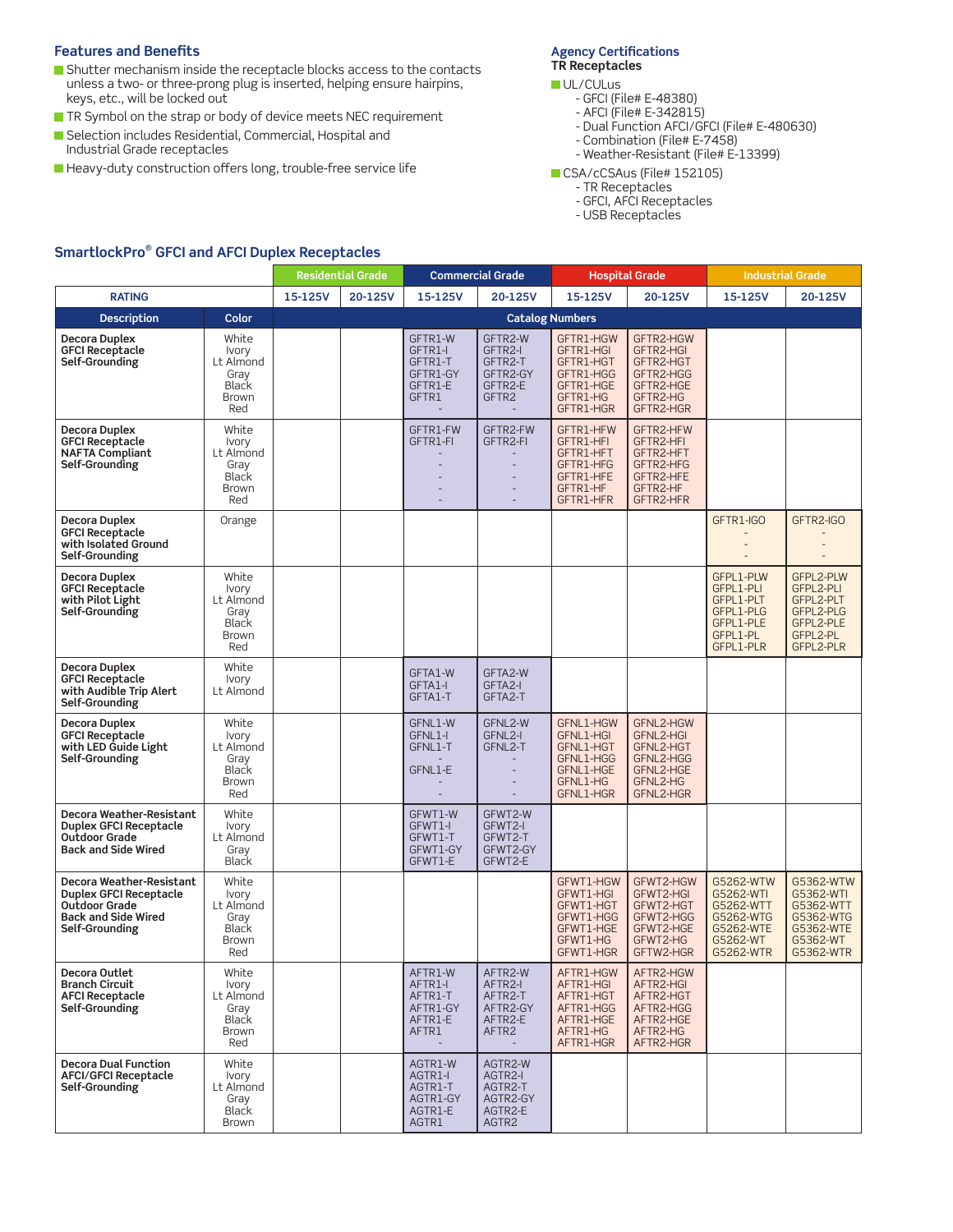## **Single and Duplex Receptacles**

|                                                                                                                      |                                                                                    | <b>Residential Grade</b>                                      |                                                               | <b>Commercial Grade</b>                                                                                          |                                                                                                | <b>Hospital Grade</b>                                        |                                                                     | <b>Industrial Grade</b>                                                         |                                                                                 |
|----------------------------------------------------------------------------------------------------------------------|------------------------------------------------------------------------------------|---------------------------------------------------------------|---------------------------------------------------------------|------------------------------------------------------------------------------------------------------------------|------------------------------------------------------------------------------------------------|--------------------------------------------------------------|---------------------------------------------------------------------|---------------------------------------------------------------------------------|---------------------------------------------------------------------------------|
| <b>RATING</b>                                                                                                        |                                                                                    | 15-125V                                                       | 20-125V                                                       | 15-125V                                                                                                          | 20-125V                                                                                        | 15-125V                                                      | 20-125V                                                             | 15-125V                                                                         | 20-125V                                                                         |
| <b>Description</b>                                                                                                   | Color                                                                              |                                                               |                                                               |                                                                                                                  | <b>Catalog Numbers</b>                                                                         |                                                              |                                                                     |                                                                                 |                                                                                 |
| <b>Standard Duplex</b><br>Receptacle<br><b>Ouickwire Push-In</b><br>and Side-Wired                                   | White<br>Ivory<br>Lt Almond<br>Black<br><b>Brown</b>                               | T5320-W<br>T5320-I<br>T5320-T<br>T5320-E<br>T5320             |                                                               |                                                                                                                  |                                                                                                |                                                              |                                                                     |                                                                                 |                                                                                 |
| <b>Standard Duplex</b><br>Receptacle<br><b>Ouickwire Push-In</b><br>and Side-Wired<br>Self-Grounding                 | White<br><b>Ivory</b><br>Lt Almond                                                 | T5320-SW<br>T5320-SI<br>T5320-ST                              |                                                               |                                                                                                                  |                                                                                                |                                                              |                                                                     |                                                                                 |                                                                                 |
| <b>Standard Duplex</b><br>Receptacle<br><b>Back and Side-Wired</b><br>Self-Grounding                                 | White<br>Ivory<br>Lt Almond<br>Gray<br>Black<br>Brown<br>Red                       |                                                               |                                                               | <b>TBR15-W</b><br><b>TBR15-I</b><br><b>TBR15-T</b><br>TBR15-GY<br><b>TBR15-E</b><br><b>TBR15</b>                 | TBR20-W<br>TBR20-I<br><b>TBR20-T</b><br>TBR20-GY<br><b>TBR20-E</b><br><b>TBR20</b>             | 8200-SGW<br>8200-SGI<br>8200-SGG<br>8200-SG<br>8200-SGR      | 8300-SGW<br>8300-SGI<br>8300-SGT<br>8300-SGG<br>8300-SG<br>8300-SGR | 5262-SGW<br>5262-SGI<br>5262-SGT<br>5262-SGG<br>5262-SGE<br>5262-SG<br>5262-SGR | 5362-SGW<br>5362-SGI<br>5362-SGT<br>5362-SGG<br>5362-SGE<br>5362-SG<br>5362-SGR |
| <b>Standard Duplex</b><br>Receptacle<br>Side-Wired<br>Self-Grounding                                                 | White<br><b>Ivory</b><br>Lt Almond<br>Gray<br>Black<br><b>Brown</b>                |                                                               | T5820-W<br>T5820-I<br>T5820-T<br>T5820-GY<br>T5820-E<br>T5820 | <b>TCR15-W</b><br>TCR <sub>15</sub> -I<br><b>TCR15-T</b><br>TCR15-GY<br><b>TCR15-E</b><br><b>TCR15</b>           | TCR20-W<br><b>TCR20-I</b><br><b>TCR20-T</b><br>TCR20-GY<br>TCR20-E<br><b>TCR20</b>             |                                                              |                                                                     |                                                                                 |                                                                                 |
| <b>Standard Duplex</b><br>Receptacle<br>8-Hole, Quick Wire<br>Push-In<br>Self-Grounding                              | White<br><b>Ivory</b><br>Brown                                                     | <b>T5248-WCP</b><br><b>T5248-ICP</b><br>T5248-CP              |                                                               |                                                                                                                  |                                                                                                |                                                              |                                                                     |                                                                                 |                                                                                 |
| <b>Standard Duplex</b><br>Weather-Resistant<br>Receptacle,<br>Self-Grounding                                         | White<br>Ivory<br>Gray<br>Yellow                                                   | W5320-TW<br>W5320-TI<br>W5320-TG                              | <b>W5820-TW</b><br>$\overline{a}$                             | <b>TWR15-W</b><br>TWR15-GY                                                                                       | <b>TWR20-W</b><br>TWR20-GY<br><b>TWR20-Y</b>                                                   |                                                              |                                                                     |                                                                                 |                                                                                 |
| Decora Duplex<br>Receptacle<br>Quickwire Push-In<br>and Side-Wired                                                   | White<br><b>Ivory</b><br>Lt Almond<br>Gray<br>Black<br><b>Brown</b>                | T5325-W<br>T5325-I<br>T5325-T<br>T5325-GY<br>T5325-E<br>T5325 |                                                               |                                                                                                                  |                                                                                                |                                                              |                                                                     |                                                                                 |                                                                                 |
| Decora Duplex<br>Receptacle<br>Quickwire Push-In<br>and Side-Wired<br>Self-Grounding                                 | White<br><b>Ivory</b><br>Lt Almond                                                 | T5325-SW<br>T5325-SI<br>T5325-ST                              |                                                               |                                                                                                                  |                                                                                                |                                                              |                                                                     |                                                                                 |                                                                                 |
| Decora Duplex<br>Receptacle<br><b>Back and Side-Wired</b><br>Self-Grounding                                          | White<br><b>Ivory</b><br>Lt Almond<br>Gray<br>Black<br>Brown<br>Red<br>Blue        |                                                               |                                                               | <b>TDR15-W</b><br>TDR15-I<br><b>TDR15-T</b><br>TDR15-GY<br><b>TDR15-E</b><br>TDR15<br><b>TDR15-R</b><br>TDR15-BU | <b>TDR20-W</b><br><b>TDR20-L</b><br><b>TDR20-T</b><br>TDR20-GY<br>TDR20-E<br>TDR <sub>20</sub> | 16262-SGW<br>16262-SGI<br>16262-SGT<br>16262-SG<br>16262-SGR | 16362-SGW<br>16362-SGI<br>16362-SGT<br>16362-SGG<br>16362-SGR       |                                                                                 |                                                                                 |
| Decora Duplex<br>Receptacle<br>Side-Wired<br>Self-Grounding                                                          | White<br>Ivory<br>Lt Almond<br>Gray<br>Black<br><b>Brown</b>                       |                                                               | T5825-W<br>T5825-I<br>T5825-T<br>T5825-GY<br>T5825-E<br>T5825 |                                                                                                                  |                                                                                                |                                                              |                                                                     |                                                                                 |                                                                                 |
| <b>Single Receptacle</b><br>Side-Wired<br>Self-Grounding                                                             | White<br>Ivory<br>Lt Almond<br>Gray<br>Black<br>Brown                              |                                                               |                                                               | T5015W<br>T5015-I<br>T5015-T<br>T5015-GY<br>T5015-E<br>T5015                                                     | T5020W<br>T5020-I<br>T5020-T<br>T5020-GY<br>T5020-E<br>T5020                                   |                                                              |                                                                     |                                                                                 |                                                                                 |
| Single Receptacle<br>Floor Box, 2-Pole,<br>3-Wire with Brass Plate                                                   | <b>Ivory</b>                                                                       |                                                               |                                                               | 5249-TFB                                                                                                         | 5349-TFB                                                                                       |                                                              |                                                                     |                                                                                 |                                                                                 |
| <b>Duplex Receptacle</b><br>Floor Box 1-Gang,<br>2-Pole, 3-Wire                                                      | Ivory w/Brass WP<br>Ivory w/Nickel WP                                              |                                                               |                                                               | 25249-TFB<br>25249-TFN                                                                                           | 25349-TFB<br>25349-TFN                                                                         |                                                              |                                                                     |                                                                                 |                                                                                 |
| Duplex Receptacle<br>Floor Box 2-Gang,<br>2-Pole, 3-Wire                                                             | Ivory w/Brass WP<br>Ivory w/Nickel WP                                              |                                                               |                                                               | 35249-TFB<br>35249-TFN                                                                                           | 35349-TFB<br>35349-TFN                                                                         |                                                              |                                                                     |                                                                                 |                                                                                 |
| Low Voltage Duplex<br>Receptacle Floor<br>Box 2-Gang<br>1 Duplex Receptacle/<br>1 Quickport Insert<br>2-Pole, 3-Wire | Ivory w/Brass WP<br>Ivory w/Nickel WP                                              |                                                               |                                                               | 35249-TLB<br>35249-TLN                                                                                           | 35349-TLB<br>35349-TLN                                                                         |                                                              |                                                                     |                                                                                 |                                                                                 |
| Single Clockhanger<br>Receptacle, 2-Pole,<br>3-Wire                                                                  | White w/Painted WP<br>Ivory w/Painted<br>Steel WP<br>White w/Stainless<br>Steel WP |                                                               |                                                               | T5015-CHW<br>T5015-CHI<br>T5261-CH                                                                               | T5020-CHW<br>T5020-CHI<br>T5361-CH                                                             |                                                              |                                                                     |                                                                                 |                                                                                 |